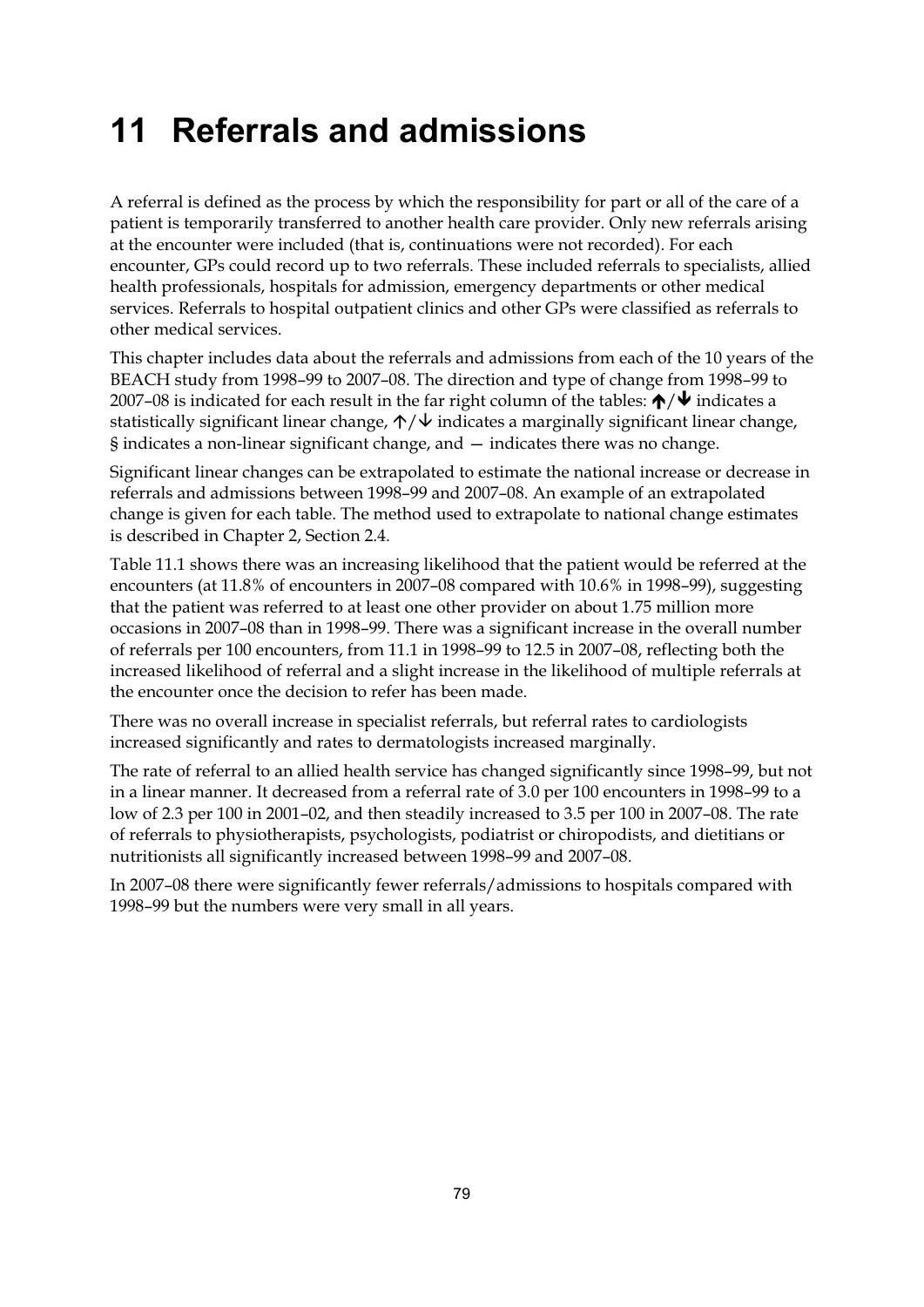Table 11.1: The most frequent referrals, summary of annual results, BEACH, 1998-99 to 2007-08 **Table 11.1: The most frequent referrals, summary of annual results, BEACH, 1998–99 to 2007–08** 

**(b)**  $\overline{\phantom{a}}$ §  $\overline{\phantom{a}}$  $\overline{\phantom{a}}$  $\leftarrow$  $\overline{\phantom{a}}$  $\overline{\phantom{a}}$  $\rightarrow$  $\overline{\phantom{a}}$ →  $\blacklozenge$  $\overline{\phantom{m}}$ →  $\overline{\leftarrow}$ Referral (n = 96,903) (n = 96,901) (n = 96,971) (n = 96,972) (n = 96,972) (n = 96,972) (n = 95,872) (n = 95,872) (n = 95,872) (n = 95,872) (n = 95,872) (n = 95,892)  $11.8$ <br> $(11.3 - 12.2)$  $(n = 95,898)$  $(11.3 - 12.2)$ (0.8–0.9) (0.6–0.7)  $(0.6-0.7)$ (0.6–0.7) (0.5–0.6) (0.5–0.6)  $(0.4 - 0.5)$ (0.3–0.3)  $(0.2 - 0.3)$  $(0.2 - 0.3)$  $2007 - 08$ (7.6–8.3) (0.4–0.6) **1998–99 1999–00 2000–01 2001–02 2002–03 2003–04 2004–05 2005–06 2006–07 2007–08** 8.0 0.5 0.4 0.8 0.3 0.7 0.7  $\overline{0}$ 0.5 0.5  $\frac{2}{2}$  $\tilde{c}$  $(n = 91, 805)$  $(11.5$ <br> $(11.0 - 11.9)$  $(11.0 - 11.9)$ (7.7–8.4) (0.4–0.6)  $(0.4 - 0.5)$ (0.5–0.6) (0.3–0.4)  $(0.8 - 0.9)$ (0.7–0.8) (0.5–0.7)  $(0.7-0.9)$  $(0.5 - 0.7)$  $(0.2 - 0.3)$  $(0.2 - 0.3)$ 2006-07 8.0 0.8 0.2  $\frac{8}{5}$  $\frac{6}{5}$  $\frac{8}{5}$  $\frac{6}{5}$ 0.5  $\overline{0}$ 0.5 0.3  $\tilde{c}$  $(n = 101, 993)$  $11.3$ <br> $(10.9 - 11.8)$  $(10.9 - 11.8)$ (7.8–8.5) (0.6–0.8) (0.6–0.8) (0.5–0.7)  $(0.4 - 0.5)$ (0.5–0.6)  $(0.2 - 0.3)$ (0.7–0.8) (0.7–0.9)  $0.3 - 0.4$ )  $2005 - 06$ (0.5–0.6)  $(0.2 - 0.3)$ 0.8 0.5 0.5 0.3 0.8 0.3  $\frac{2}{8}$ 0.7 0.7  $\frac{6}{5}$ 0.5 0.3  $(10.5 - 11.3)$  $(n = 94,386)$ (10.5–11.3)  $2004 - 05$ (7.4–8.0) (0.6–0.8)  $(0.7-0.9)$ (0.5–0.6) (0.5–0.6)  $(0.2 - 0.3)$  $(0.7-0.9)$ (0.6–0.8)  $(0.3-0.4)$ (0.5–0.6)  $(0.2 - 0.3)$  $(0.2 - 0.3)$ 7.7 0.4 0.5 0.2 0.8 0.7 0.3 0.7  $\frac{8}{5}$ 0.5 0.5 0.3 Rate per 100 encounters<sup>(a)</sup> (95% CI) Rate per 100 encounters(a) (95% CI)  $(10.5 - 11.5)$  $(n = 98, 877)$ (10.5–11.5) (7.5–8.2) (0.8–0.9) (0.6–0.8)  $(0.6-0.7)$ (0.4–0.6) (0.5–0.6)  $2003 - 04$ (0.7–0.9) (0.4–0.5) (0.5–0.6)  $(0.2 - 0.3)$  $(0.3 - 0.4)$ (0.2–0.3) 0.4 0.8 0.6 0.3 0.2 0.3 7.9  $\frac{8}{5}$ 0.7  $\frac{6}{5}$ 0.5 0.5  $(n = 100, 987)$  $10.6$ <br> $(10.2 - 11.0)$ (10.2–11.0)  $2002 - 03$ (7.3–8.0) (0.7–0.8) (0.5–0.6) (0.7–0.8)  $(0.4 - 0.5)$ (0.5–0.6) (0.6–0.7) (0.3–0.3)  $(0.2 - 0.3)$  $(0.2 - 0.3)$ (0.7–0.8)  $(0.4 - 0.5)$ 7.7 0.4 0.7  $\frac{8}{5}$  $\frac{6}{5}$ 0.7  $\overline{0}$ 0.5  $\frac{6}{5}$ 0.3 0.3 0.3  $(n = 96, 973)$  $(9.6 - 10.0)$  $(9.6 - 10.4)$  $(0.2 - 0.3)$ (7.0–7.6) (0.7–0.8) (0.5–0.7) (0.7–0.8)  $(0.4 - 0.5)$ (0.5–0.6) (0.3–0.5)  $(0.2 - 0.2)$  $(0.2 - 0.3)$ 2001-02  $(0.7-0.8)$ (0.5–0.6) 0.4 0.5 0.8 0.2 7.3  $\overline{C}$  $\frac{6}{5}$  $\frac{8}{5}$  $\overline{0}$ 0.5  $\frac{2}{2}$  $\frac{2}{2}$  $(n = 99, 307)$  $(9.6 - 10.3)$  $(9.6 - 10.3)$ (0.6–0.7) (0.5–0.7) (0.6–0.7) (0.3–0.4) (0.5–0.6) (0.3–0.4) (0.5–0.6)  $(0.2 - 0.3)$  $(0.2 - 0.2)$  $(0.2 - 0.3)$  $2000 - 01$ (7.1–7.7) (0.7–0.8) 9.9 7.4 0.7  $\overline{0}$  $\frac{6}{5}$ 0.7  $\overline{0}$ 0.5 0.3  $\frac{6}{5}$ 0.3  $\frac{2}{2}$ 0.3  $(n = 104, 856)$  $10.4$ <br> $(10.0-10.8)$  $(10.0 - 10.8)$ (7.0–7.6) (0.6–0.7) (0.5–0.6) (0.6–0.7) (0.3–0.4)  $(0.4-0.5)$  $(0.2 - 0.3)$  $(0.2 - 0.2)$  $(0.3 - 0.4)$ (0.5–0.6)  $(0.2 - 0.3)$ 1999-00 (0.7–0.8) 0.3 0.5 0.8  $\frac{2}{2}$  $\frac{2}{2}$ 0.2 7.3  $\overline{0}$  $\frac{6}{5}$  $\overline{0}$  $\overline{0}$ 0.5  $(n = 96, 901)$  $10.6$ <br> $(10.2-11.0)$ (10.2–11.0) (7.1–7.7)  $(0.5-0.7)$  $(0.5-0.6)$  $(0.7-0.8)$  $(0.3-0.4)$  $(0.5-0.6)$  $(0.3-0.4)$  $(0.3$ <br> $(0.2-0.3)$ 1998-99 (0.7–0.9) (0.4–0.5) (0.5–0.6)  $(0.2$ <br>(0.2–0.2)  $0.4$  $0.6$ At least one referral 10.6  $\overline{0}$ .8 Medical specialist 7.4 Surgeon 0.8 Orthopaedic surgeon 0.6 Dermatologist 0.5 Ophthalmologist 0.7 Cardiologist 0.4 Ear, nose and throat 0.5 Gastroenterologist 0.4 Gynaecologist 0.6 Urologist 0.3 Neurologist 0.2 Psychiatrist 0.3 Orthopaedic surgeon Ear, nose and throat Gastroenterologist At least one referral Ophthalmologist Medical specialist Gynaecologist Dermatologist Cardiologist Neurologist Psychiatrist Urologist Surgeon Referral

*(continued)*

80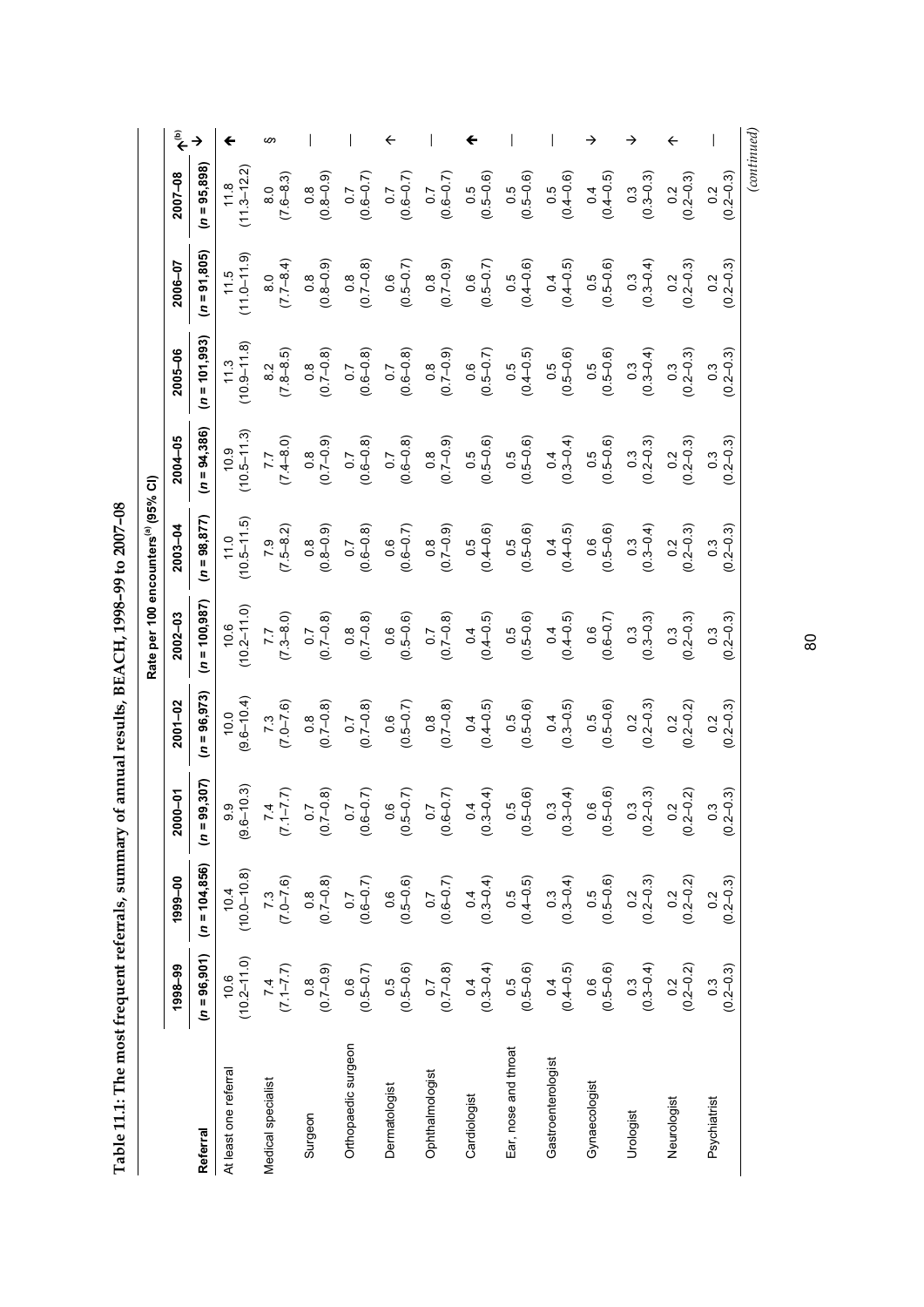| $\frac{1}{2}$            |
|--------------------------|
| $\overline{\phantom{a}}$ |
|                          |
|                          |
|                          |
|                          |
|                          |
|                          |
|                          |
|                          |
|                          |
|                          |
|                          |
|                          |
|                          |
|                          |
|                          |
|                          |
|                          |
|                          |
|                          |
|                          |
|                          |
|                          |
| ند<br>H<br>į             |
|                          |

|                                 |                                                  |                                                   |                                                  |                                                                                | Rate per 100 encounters <sup>(a)</sup> (95% CI)                                                |                                                          |                                                                              |                                                                                                                               |                           |                                                       |                        |
|---------------------------------|--------------------------------------------------|---------------------------------------------------|--------------------------------------------------|--------------------------------------------------------------------------------|------------------------------------------------------------------------------------------------|----------------------------------------------------------|------------------------------------------------------------------------------|-------------------------------------------------------------------------------------------------------------------------------|---------------------------|-------------------------------------------------------|------------------------|
|                                 | 1998-99                                          | 1999-00                                           | 2000-01                                          | $2001 - 02$                                                                    | $2002 - 03$                                                                                    | 2003-04                                                  | $2004 - 05$                                                                  | 2005-06                                                                                                                       | 2006-07                   | 2007-08                                               | $\hat{\bar{\epsilon}}$ |
| Referral                        | $(n = 96, 901)$                                  | $(n = 104, 856)$                                  | $(n = 99, 307)$                                  | $(n = 96, 973)$                                                                | $(n = 100, 987)$                                                                               | $(n = 98, 877)$                                          | $n = 94,386$                                                                 | $(n = 101, 993)$                                                                                                              | $(n = 91, 805)$           | $(n = 95,898)$                                        |                        |
| Allied health service           | $(2.8 - 3.2)$                                    | $(2.9 - 3.3)$                                     | $(2.2 - 2.5)$                                    | $(2.1 - 2.4)$                                                                  | $(2.3 - 2.7)$                                                                                  | $(2.4 - 2.8)$                                            | $(2.5 - 2.9)$                                                                | $(2.7-3.1)$                                                                                                                   | $(2.9 - 3.3)$             | $3.5$<br>(3.2–3.7)                                    |                        |
| Physiotherapy                   | $(0.8 - 1.0)$                                    | $(0.9 - 1.1)$                                     | $(0.9 - 1.1)$                                    | $(0.8 - 1.0)$                                                                  | $(0.9 - 1.2)$                                                                                  | $(0.9 - 1.1)$                                            | $(0.9 - 1.1)$                                                                | $(1.0 - 1.3)$                                                                                                                 | $(1.0-1.2)$               | $1, 1$<br>$(1, -1, 3)$                                |                        |
| Psychologist                    | $0.2$<br>(0.1–0.2)                               | $0.2$<br>(0.1-0.2)                                | $0.2$<br>(0.1–0.2)                               | $0.2$<br>(0.1–0.2)                                                             | $0.2$<br>(0.1-0.2)                                                                             | $0.2$<br>(0.1-0.2)                                       | $\begin{array}{c} 0.2 \\ 0.2 - 0.3 \end{array}$                              | $\frac{0.2}{(0.2 - 0.3)}$                                                                                                     | $0.4$<br>(0.4–0.5)        | $(0.6 - 0.7)$                                         |                        |
| Podiatrist/chiropodist          | $0.2$<br>(0.1–0.2)                               | $0.1$<br>(0.1-0.2)                                | $\begin{pmatrix} 0.1 \\ 0.1 - 0.2 \end{pmatrix}$ | $\begin{array}{c} 0.2 \\ 0.1 - 0.2 \end{array}$                                | $\begin{pmatrix} 0.2 \\ 0.2 - 0.2 \end{pmatrix}$                                               | $0.2$<br>(0.1-0.2)                                       | $\begin{array}{c} 0.2 \\ 0.2 - 0.3 \end{array}$                              | $\begin{array}{c} 0.2 \\ 0.2-0.3 \end{array}$                                                                                 | $0.3$<br>(0.3–0.4)        | $\begin{array}{c} 0.3 \\ (0.3{\rm -}0.4) \end{array}$ |                        |
| Dietitian/nutritionist          | $\begin{pmatrix} 0.1 \\ -0.1 \end{pmatrix}$      | $\begin{pmatrix} 0.1 \\ 0.1 - 0.2 \end{pmatrix}$  | $\begin{pmatrix} 0.1 \\ 0.1 - 0.1 \end{pmatrix}$ | $0.2$<br>(0.1–0.2)                                                             | $0.2$<br>(0.1–0.2)                                                                             | $\begin{array}{c} 0.2 \\ 0.1 - 0.2 \end{array}$          | $\begin{array}{c} 0.2 \\ 0.2 - 0.2 \end{array}$                              | $\begin{array}{c} 0.2 \\ 0.2 - 0.3 \end{array}$                                                                               | $\frac{0.2}{(0.2 - 0.3)}$ | $\begin{array}{c} 0.2 \\ 0.2 - 0.3 \end{array}$       |                        |
| Dentist                         | $\begin{pmatrix} 0.2 \\ 0.1 - 0.2 \end{pmatrix}$ | $\begin{array}{c} 0.2 \\ (0.1 - 0.2) \end{array}$ | $0.2$<br>(0.1-0.2)                               |                                                                                |                                                                                                |                                                          |                                                                              |                                                                                                                               | $0.2$<br>(0.1–0.2)        |                                                       |                        |
| Audiologist/acoustic<br>testing | $0.1$<br>(0.1-0.1)                               | $\begin{array}{c} 0.1 \\ 0.1 - 0.1 \end{array}$   | $\begin{pmatrix} 0.1 \\ 0.1 - 0.1 \end{pmatrix}$ | $(0.1 - 0.2)$<br>$(0.1 - 0.2)$<br>$(0.1 - 0.1)$                                | $\begin{array}{c} 0.2 \\ (0.1\hbox{--}0.2) \\ 0.0^{\text{T}} \\ (0.0\hbox{--}0.1) \end{array}$ | $(0.1 - 0.2)$<br>$(0.1 - 0.2)$<br>$0.1$<br>$(0.1 - 0.1)$ | $(0.1 - 0.2)$<br>$(0.1 - 0.2)$<br>$(0.1 - 0.1)$                              | $(0.1 - 0.2)$<br>$(0.1 - 0.2)$<br>$(0.1 - 0.1)$                                                                               | $0.0^{T}$<br>(0.0–0.0)    | $(0, 1 - 0.2)$<br>$(0, 1 - 0.2)$<br>$(0, 1 - 0.1)$    |                        |
| Optometrist                     | $(0.0 - 0.1)$                                    | $(0.0 - 0.1)$                                     | $(0.0 - 0.1)$                                    |                                                                                |                                                                                                |                                                          |                                                                              |                                                                                                                               | $(0.1 - 0.1)$             | $(0.1 - 0.1)$                                         |                        |
| Breast clinic                   | $\sum_{i=1}^{n}$                                 | $0.0^{T}$<br>(0.0–0.1)                            | $0.0^{T}$<br>(0.0–0.0)                           | $\begin{array}{c} 0.1 \\ (0.0-0.1) \\ 0.0^\mathsf{T} \\ (0.0-0.0) \end{array}$ | $(0.1 - 0.1)$<br>$(0.1 - 0.1)$<br>$0.0^{\dagger}$<br>$(0.0 - 0.1)$                             | $(0.0-0.1)$<br>$(0.0-0.1)$<br>$(0.0-0.1)$                | $\begin{pmatrix} 0.1 \\ 0.0 - 0.1 \\ 0.0^\dagger \\ 0.0 - 0.1 \end{pmatrix}$ |                                                                                                                               | $0.0^{T}$<br>(0.0–0.1)    | $(0.1 - 0.1)$                                         |                        |
| Diabetes education              | $0.0^{T}$<br>(0.0–0.0)                           | $0.0^{T}$<br>(0.0–0.0)                            | $0.0^{T}$<br>(0.0–0.0)                           | $(0.0 - 0.1)$                                                                  | $0.0^{T}$<br>(0.0–0.1)                                                                         | $(0.0 - 0.1)$                                            | $\begin{array}{c} 0.1 \\ 0.0 - 0.1 \end{array}$                              | $\begin{array}{c} 0.1 \\ (0.1\text{--}0.1) \\ 0.0 \\ (0.0\text{--}0.1) \\ (0.0\text{--}0.1) \\ (0.0\text{--}0.1) \end{array}$ | $(0.0 - 0.1)$             | $(0.0 - 0.1)$                                         |                        |
| Counsellor                      | $0.1$<br>(0.0–0.1)                               | $0.1$<br>(0.0-0.1)                                | $(0.0 - 0.1)$                                    | $\begin{array}{c} 0.1 \\ (0.0-0.1) \\ 0.0^\dagger \\ (0.0-0.0) \end{array}$    |                                                                                                |                                                          | $(0.1 - 0.1)$                                                                | $(0.0-0.1)$<br>$(0.0-0.1)$<br>$(0.0-0.1)$                                                                                     | $(0.0 - 0.1)$             | $(0.0 - 0.1)$                                         |                        |
| Mental health team              | $0.0^{T}$<br>(0.0–0.0)                           | $0.0^{T}$<br>(0.0–0.0)                            | $0.0^{T}$<br>(0.0–0.0)                           |                                                                                | $\begin{array}{c} 0.1 \\ (0.1\text{--}0.1) \\ 0.0^{\text{T}} \\ (0.0\text{--}0.0) \end{array}$ | $(0.0-0.1)$<br>$(0.0-0.1)$<br>$(0.0-0.1)$                | $(0.0 - 0.1)$                                                                |                                                                                                                               | $(0.0 - 0.1)$             | $0.0^{T}$<br>(0.0–0.1)                                |                        |
| Drug and alcohol                | $(0.0 - 0.1)$<br>$\overline{0}$                  | $(0.0 - 0.1)$<br>$\overline{0}$ .                 | $(0.0 - 0.1)$                                    | $0.0^{T}$<br>(0.0–0.0)                                                         | $(0.0 - 0.1)$                                                                                  | $0.0 - 0.1$<br>$\overline{0}$ .                          | $0.0 - 0.1$                                                                  | $(1, 0 - 0.1)$<br>$0.0^{\dagger}$                                                                                             | $0.0^{T}$<br>(0.0–0.1)    | $(0.0 - 0.1)$                                         |                        |
|                                 |                                                  |                                                   |                                                  |                                                                                |                                                                                                |                                                          |                                                                              |                                                                                                                               |                           | (continued)                                           |                        |

81<br>81